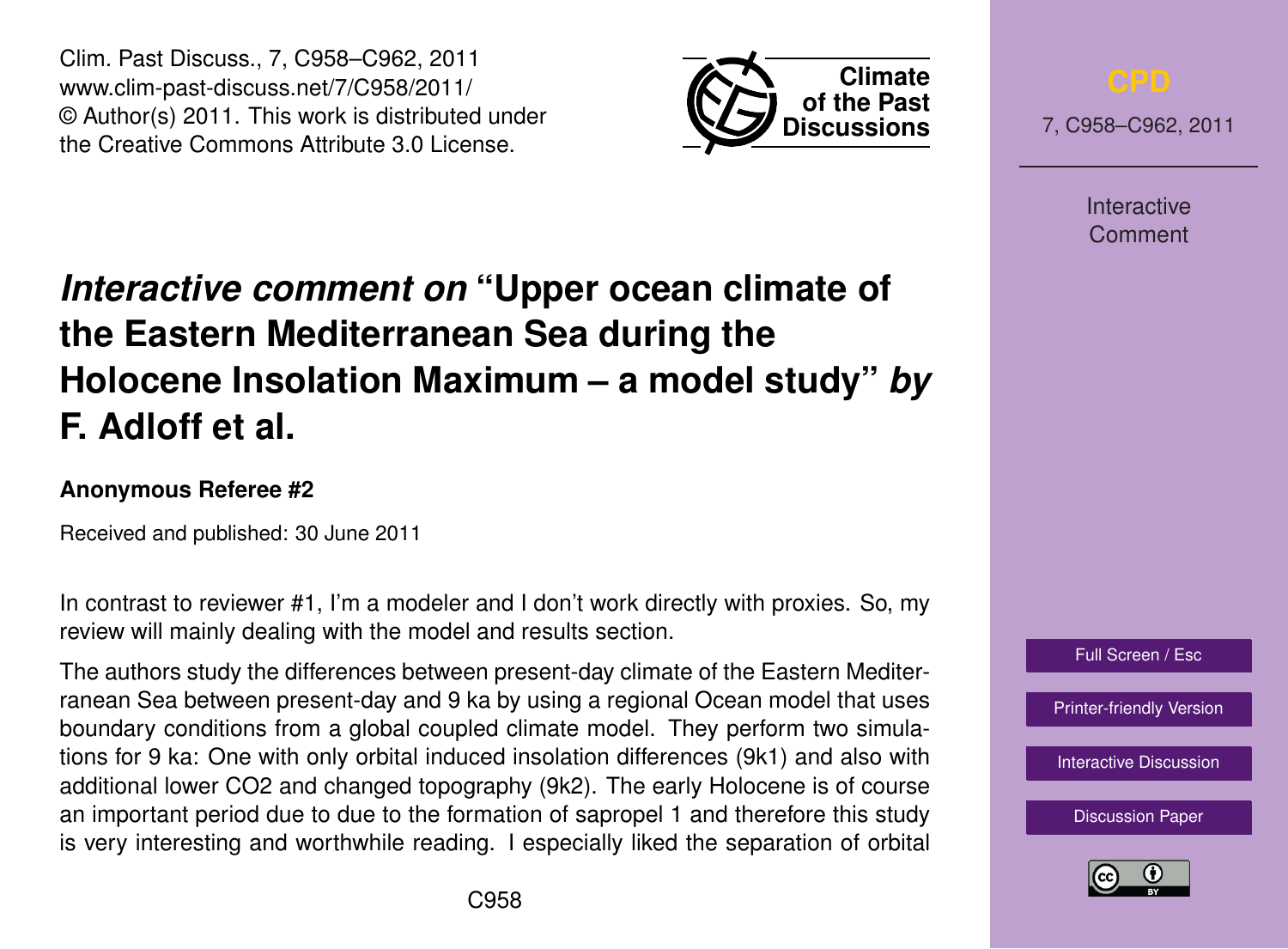induced climate changes and the additional influence of 'glacial' boundary conditions clearly showing that insolation alone is not sufficient to explain the climate at 9 ka.. The manuscript is very well written and the mechanisms are clearly explained and thoroughly studied.

General comment:

My biggest concern is the detailed focus on SST while vertical (overturning) circulation and density are not shown. In the introduction the authors mention the role of density in sapropel formation but in the remainder of the article density is not discussed. Numerous articles emphasize that salinity (rather than temperature) induced density changes are at least equally, and probably even more, important for the stagnation of deepwater formation and consequently for the formation of sapropels. The authors' focus on temperature and mechanisms to explain the temperature pattern is more suited for an ocean (modeling) journal while I think that readers of Climate of the Past would be more interested in the influence of SST and SSS on sapropel formation. I'm aware that the authors might focus on stagnation and sapropels in future studies as mentioned in the last section. Nevertheless, I strongly suggest that the authors' add pictures and some discussion of density (at least at the surface) and of the overturning circulation (both north-south and east-west) in this paper. This gives the reader an idea of a (possible) influence of SST and SSS on deep water formation and the associated depletion of oxygen. To my opinion this would make this study more appropriate for Climate of the Past.

Specific comments:

P1459 Line 7: "Coinciding". The authors could add here a short discussion about the lag between minimum precession (i.e., strongest summer insolation) at 11 ka and the midpoint of sapropel 1 at about 8 ka. What could explain this lag and why did the authors choose 9 ka instead of 11 ka for their simulations? To my opinion, 11 ka is really the 'Holocene Insolation Maximum'.

7, C958–C962, 2011

Interactive Comment



[Printer-friendly Version](http://www.clim-past-discuss.net/7/C958/2011/cpd-7-C958-2011-print.pdf)

[Interactive Discussion](http://www.clim-past-discuss.net/7/1457/2011/cpd-7-1457-2011-discussion.html)

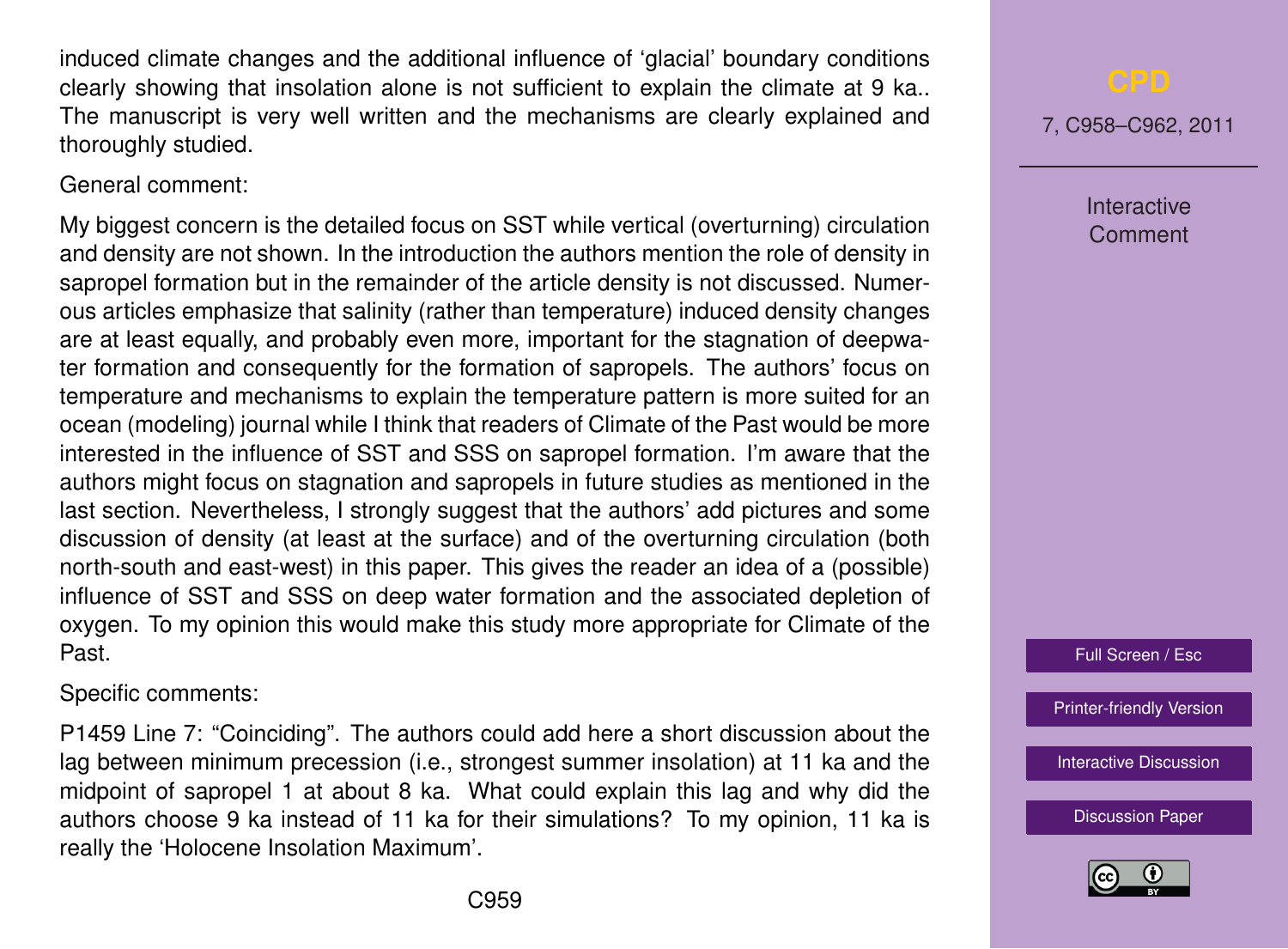P1461 Line 2/3. Here a short summary of the physics in the model would be welcome. Only a reference to Marsland et al. is not sufficient.

P1462 Line 15: year 1950 is not pre-industrial. Shouldn't that be 1850? Or do the authors assume that insolation in 1950 is similar to 1850?

P1463 Lines 3-17: I don't fully understand the role of the NCEP reanalysis. Do you also use NCEP for the downscaling at 9 ka? If so, how can NCEP be suited for that? If not, how do you downscale for 9 ka? This should be more explained.

P1466 First the authors discuss winter (lines 7-12), after that the discuss summer (lines 12-18) and finally they return to winter (lines 18-24). It would be clearer if the third part would be added to the first part (so, first winter and then summer).

P1467 Lines 6-9. I don't understand why smoothing could explain the discrepancy. This needs more explanation.

P1469 Lines 9-10: Why do cyclones propagate more southerly during increased seasonal cycle?

P1469 Lines 10-11: I don't see why the intensified North African monsoon causes more precipitation over the Mediterranean Sea. I'm sure that the extent of the African monsoon at 9 ka is not that large that the Mediterranean is directly influenced by monsoonal precipitation. Is it an indirect effect or just an error?

P1470 Lines 5-6 The river Nile overcompensates the missing water from the Black Sea. I don't see that. If it overcompensates you should see changed in the freshwater budget, don't you mean 'compensate'? Furthermore, as you mention in the introduction, it is not clear whether there was some in input from the Black Sea at 9 ka. If the fresh water budget with the missing Black Sea does not show large changes in the fresh water budget, the role of the Black Sea could be crucial. In a ideal scenario, you should run a 9 ka simulation with input from the Black Sea. However, I realize this might take a lot of (computer)time. In any case, you could at least discuss this matter in the discussion

7, C958–C962, 2011

Interactive Comment



[Printer-friendly Version](http://www.clim-past-discuss.net/7/C958/2011/cpd-7-C958-2011-print.pdf)

[Interactive Discussion](http://www.clim-past-discuss.net/7/1457/2011/cpd-7-1457-2011-discussion.html)

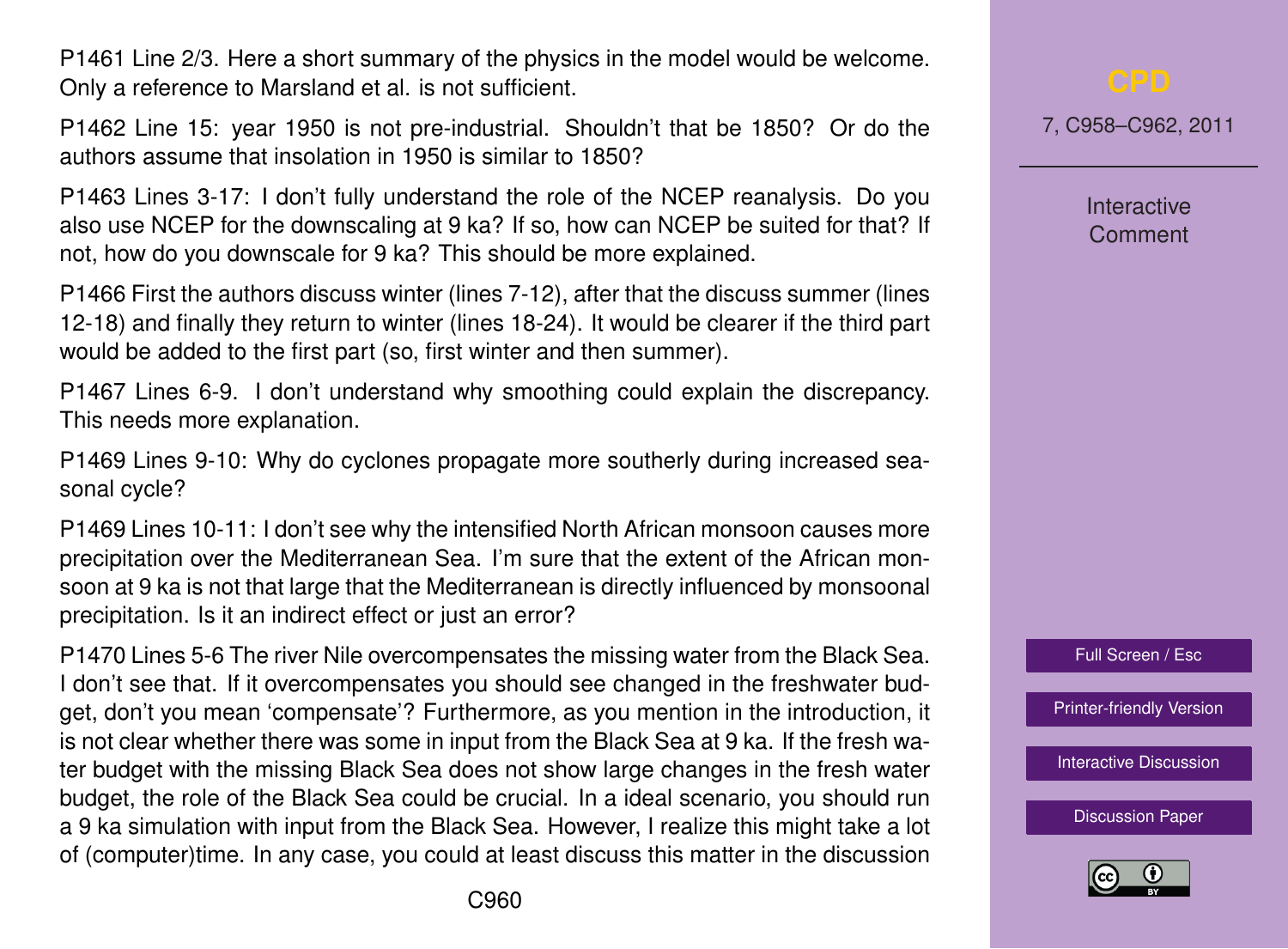sector (which is to my opinion section 4, but this section is not called discussion). If you would include the Black Sea at 9k, what could happen with the freshwater budget and SSS?

Section 4.3.2. As already said, although the explanation is very clear, this section is very detailed and maybe of less interest for the readers of Climate of the Past. I suggest that the authors shorten this section and also remove some figures (suggestion: remove figures 14, 15 and 17 and discussion about the difference 'wind stress' and 'wind speed' and strongly shorten the discussion about the role of the atmospheric heating).

Section 4.3.2, Figures 16i and 16m: There is still a insolation induced warming in the far north in JAS while for the 'open basin' the winter cooling dominates. Why is there no winter signal in the far north?

Typographical comments:

P1467 Line 25: Add "is" between 'models' and 'only'.

P1472 Line 9: I don't exactly know to what "This" refers to.

P1476 Line 5: Add "looking the effect" is not right.

Figures

Figures 1 and/or 2: For the readers convenience the authors could add some labels at the locations of the seas they mention (e.g., Marmaran, Levantice, Adriatic, Aegean and so on). This would be easier for readers that don't know the map of the Mediterranean Sea by heart.

Figure 5: There is a pronounced "warm anomaly" centered at 25N;30E in all diagrams. Why is that?

Figure 6: Differences in P-E between two runs are always hard to interpret. Maybe you could add 4 diagrams with annual mean anomalies of P and E.

7, C958–C962, 2011

Interactive Comment



[Printer-friendly Version](http://www.clim-past-discuss.net/7/C958/2011/cpd-7-C958-2011-print.pdf)

[Interactive Discussion](http://www.clim-past-discuss.net/7/1457/2011/cpd-7-1457-2011-discussion.html)